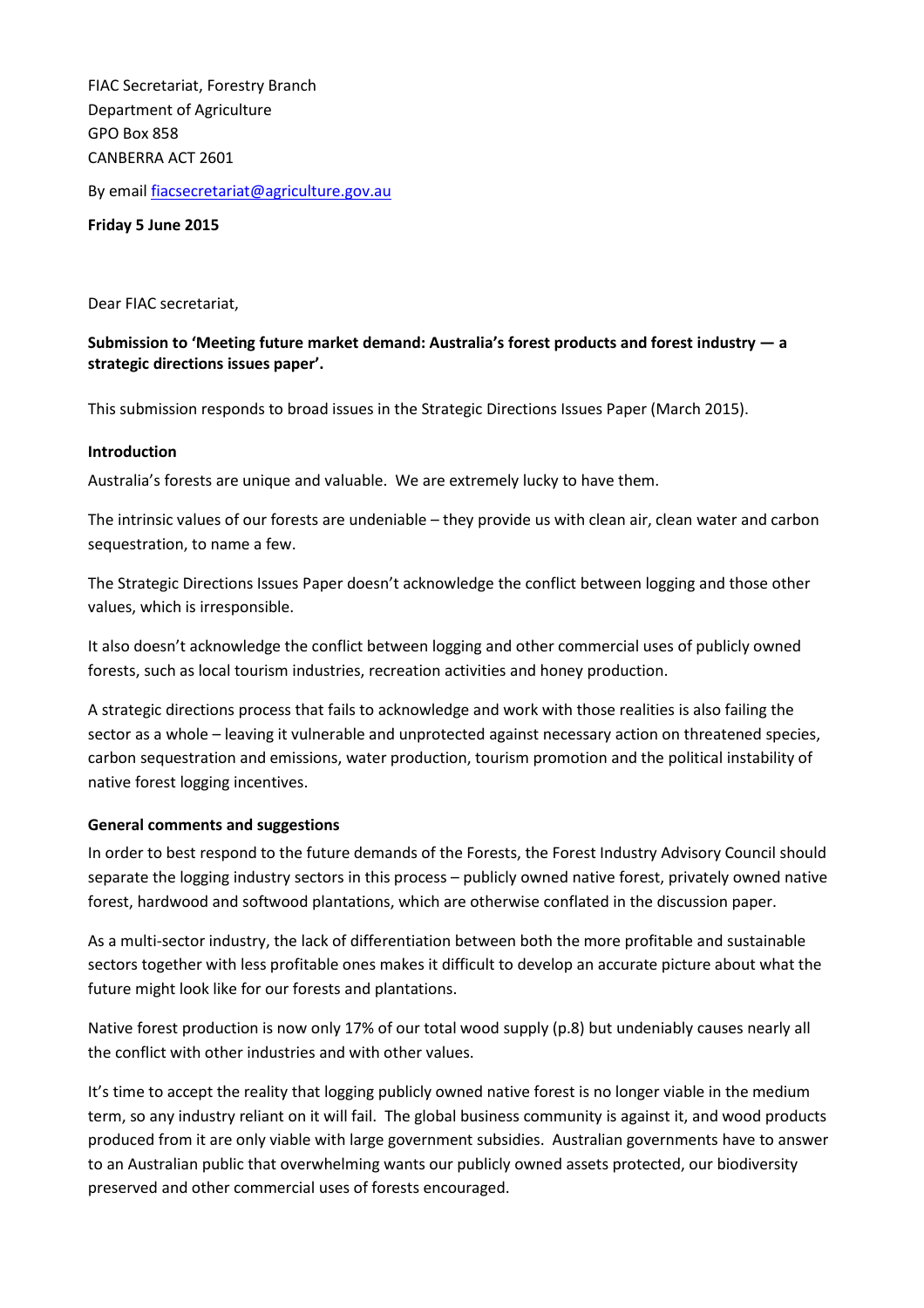I caution against any push to gain access to native forests on private land via "[G]overnment regulation on vegetation management on private land" (p.21), such as logging under the guise of wildfire management. Landowners won't stand for it.

Instead of focusing on finding new industries like electricity and heat generation to deal with the problem of whole logs that are not suitable for sawn timber or veneer products, or from which there is a large amount of waste (p.18), the strategy should recognise that native forest areas that are not viable for logging have a greater value standing.

The commercial problems of selling destructive native forest products to a market that demands certification is well known (p.26). Any new 'bio-fuels' industry from burning native forests will face the same or greater problems.

A 'bio-fuels' industry based on native forest logging will have to deal with the high financial and emissions costs of transport and lack of certainty in the resource in relation to future action for Co2 emissions, the restrictions imposed by any new RET, particularly the prospects of removal of native forest wood products from the RET by future governments, as well as forest protection and fire.

## **Questions for consideration**

## **Vision and objectives**

- 1. What should the vision be for the forest products sector in the coming decades?
	- a) Forests and biodiversity have an intrinsic value, as well as the value for biodiversity protection, climate management, water production and filtration.
	- b) Logging should not be in conflict with those intrinsic values, or with other commercial uses of forest such as tourism and honey production.
- 2. What specific objectives should underpin this vision?

Environmental objectives should include:

- a) No loss of water quality or quantity from forested catchments. Three million Victorians rely on clean drinking water from forested catchments.
- b) Measurable increase in habitat protection for species threatened by logging, including measurable increase in protection of hollow-bearing trees.
- c) Measurable improvement in status of threatened species that are impacted by logging.
- d) Soil carbon accounting showing no loss in carbon storage in the soil due to logging.
- e) Forest biomass accounting showing no loss in sequestered carbon in forests due to logging.

Objectives for avoiding loss of employment in regional communities due to competition with logging:

- **a)** Use of income from protection of forests for carbon sequestration and as carbon stores for land management, pest animal management and forest based employment initiatives.
- **b)** Increase the investment in forest-based tourism in regional Australian communities and measurable increase in forest-based tourism employment in local communities.